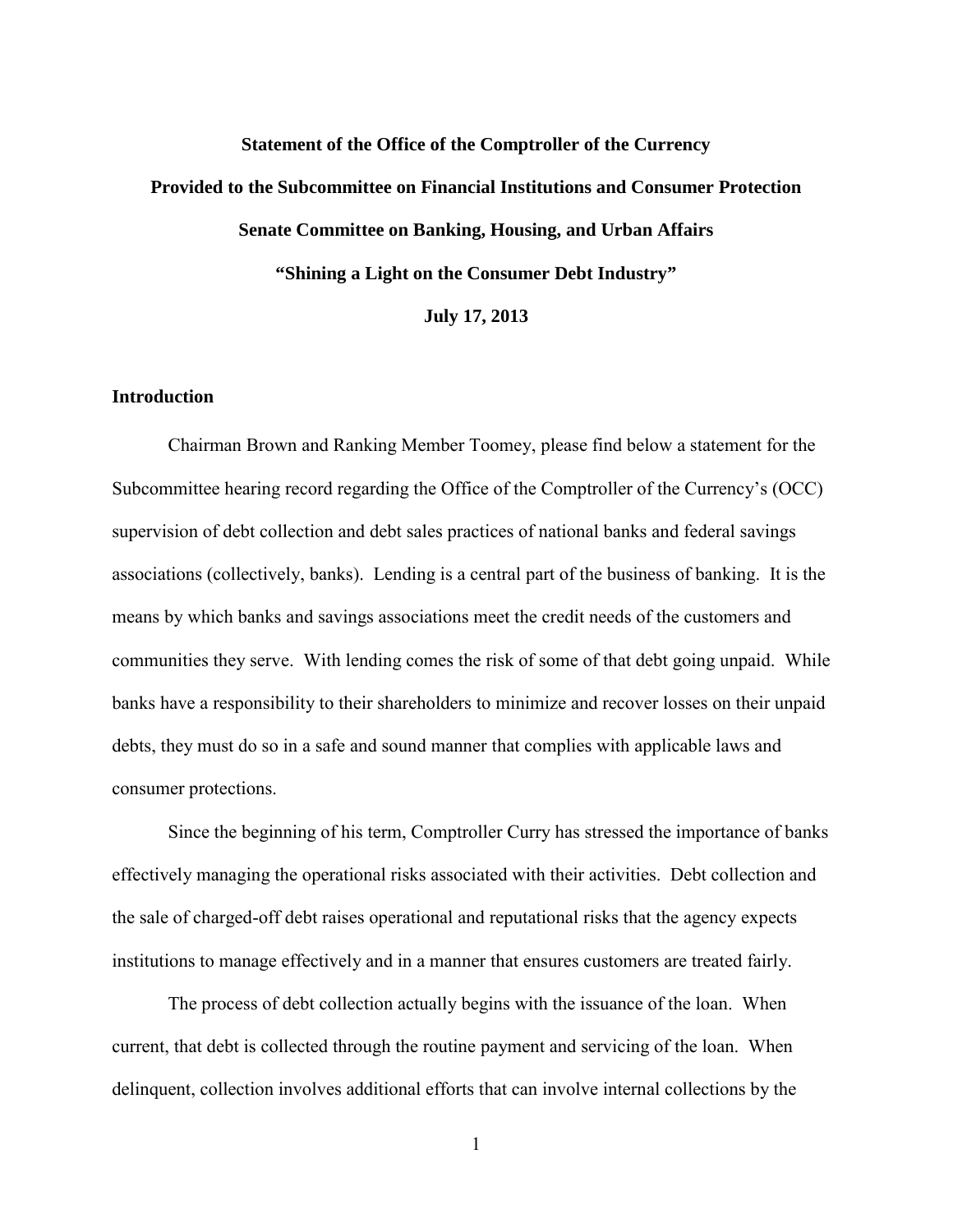bank, collection on behalf of the bank by a third party (referred to as debt placement), or the sale of the debt to a third party debt collector, where the bank no longer retains a legal interest in the debt. Improving debt collection practices and establishing effective controls reduce risks facing banks but also provide important consumer protections by ensuring debt collectors (banks or third parties) seek the right amounts of repayment from the right borrowers in the appropriate manner. This statement provides an overview of the OCC's supervision of consumer debt collection and debt sales activities of banks. It provides a brief description of the scope of debt collection and debt sales activity within the federal banking system, a description of ongoing supervisory concerns and actions, and a discussion of policy implications.

#### **Scope of Debt Collection and Debt Sales Activity Within the Federal Banking System**

As providers of consumer credit, banks are in the business of lending money to be repaid with interest. They underwrite the loans and price them according to the risk associated with that lending and the customers' creditworthiness. A certain percentage of the loans that banks make go unpaid. Under the Interagency Uniform Retail Classification and Account Management Policy guidelines, banks must charge off open-ended retail credit loans, such as credit cards, once they have become [1](#page-1-0)80 days past due.<sup>1</sup> When a bank charges off a debt, it realizes a loss, but the borrower generally continues to have an obligation to repay the loan. At that point, the bank faces a business decision on how to recover that loss or not to pursue collection of the debt. Debt collection may take several forms, including continued efforts by the bank to collect it on its own, the hiring of a third party to collect the debt on its behalf, or the sale of the debt to an unaffiliated third party, which generates a partial recovery. While banks are expressly

 $\overline{\phantom{a}}$ 

<span id="page-1-0"></span> $1$  See OCC Bulletin 2000-20, "Uniform Retail Credit Classification and Account Management Policy." http://www.occ.gov/news-issuances/bulletins/2000/bulletin-2000-20.html.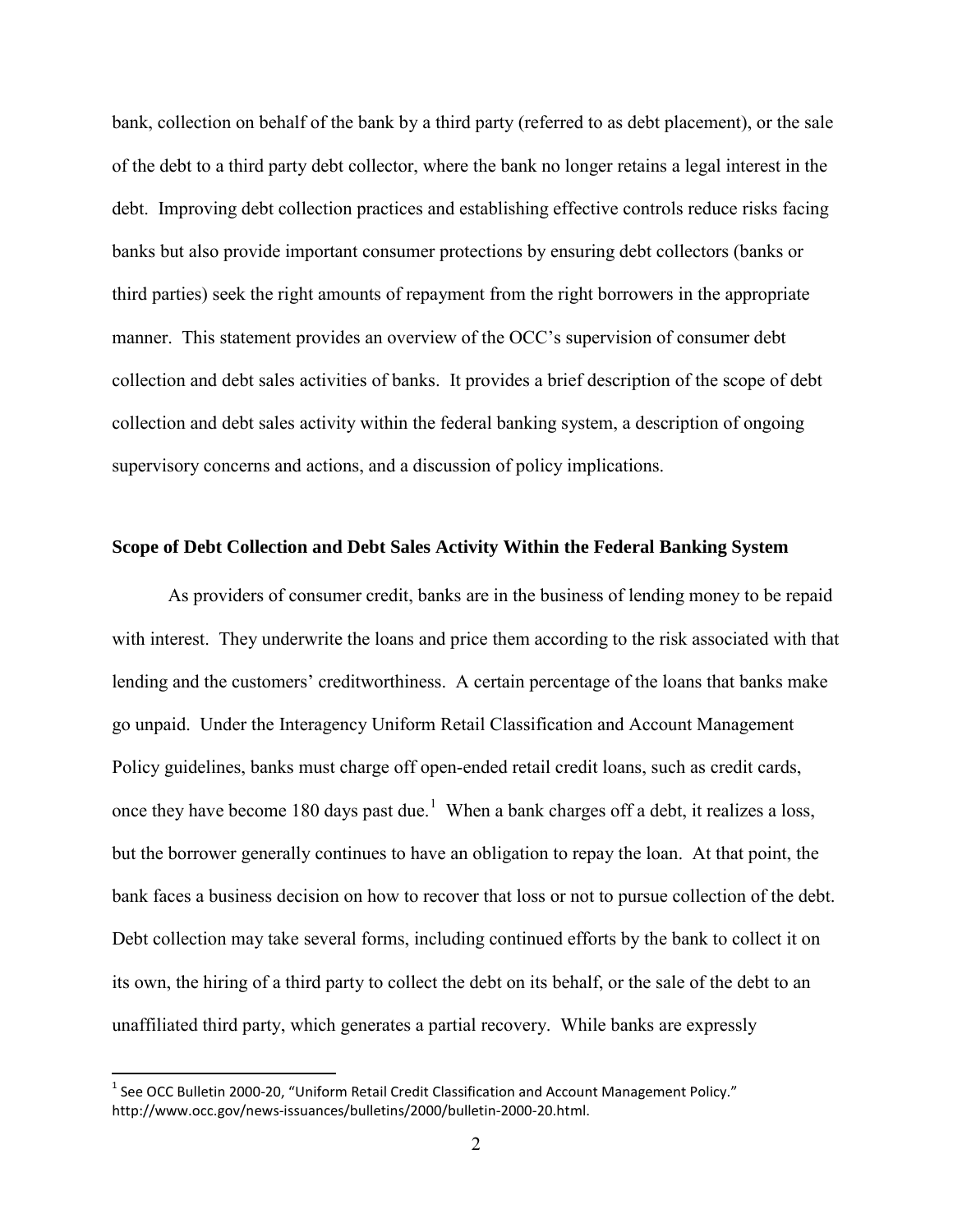authorized to conduct debt collection activities, $\frac{2}{3}$  $\frac{2}{3}$  $\frac{2}{3}$  that decision must involve a consideration of all of the legal, reputational, and operational risks associated with the debt and the collection activity. The remainder of this statement focuses on one aspect of banks' debt collection activities, debt sales.

The majority of bank debt sales activity is concentrated among the 19 largest banking organizations, with the five largest making up about 82 percent of the annual total average sales of debt. On average, the 19 largest banking organizations have sold about \$37 billion in charged-off debt sales in each of the past few years.

To provide some context to this number, the total retail credit portfolio for these 19 banks averaged \$2.5 trillion each of the last five years. During that period, their combined annual charge-offs on these portfolios averaged \$93.2 billion. The amount of retail debt charged off in recent years has fallen significantly as the economy has improved, with charge-offs declining from \$130 billion in 2010 to \$67.8 billion in 2012, a decline of more than 48 percent.

The vast majority of debt charged off by these large financial institutions and sold to third party debt collectors involves delinquent debt related to credit cards, but also includes other types of consumer credit such as auto, home equity, mortgage, and student loans.

The value of debt sold to third party debt collectors likewise varies significantly based on the age of the debt, the completeness and quality of records related to the debt, previous work done to collect the debt, and the amount of debt being sold overall (supply). Recently, chargedoff debt has sold for between \$.05 and \$.10 for every dollar of most types of debt. That price has increased lately as the overall supply of debt sold has declined.

 $\overline{\phantom{a}}$ 

<span id="page-2-0"></span><sup>&</sup>lt;sup>2</sup> See Activities Permissible for a National Bank, Cumulative[, http://www.occ.gov/publications/publications-by](http://www.occ.gov/publications/publications-by-type/other-publications-reports/bankact.pdf)[type/other-publications-reports/bankact.pdf.](http://www.occ.gov/publications/publications-by-type/other-publications-reports/bankact.pdf)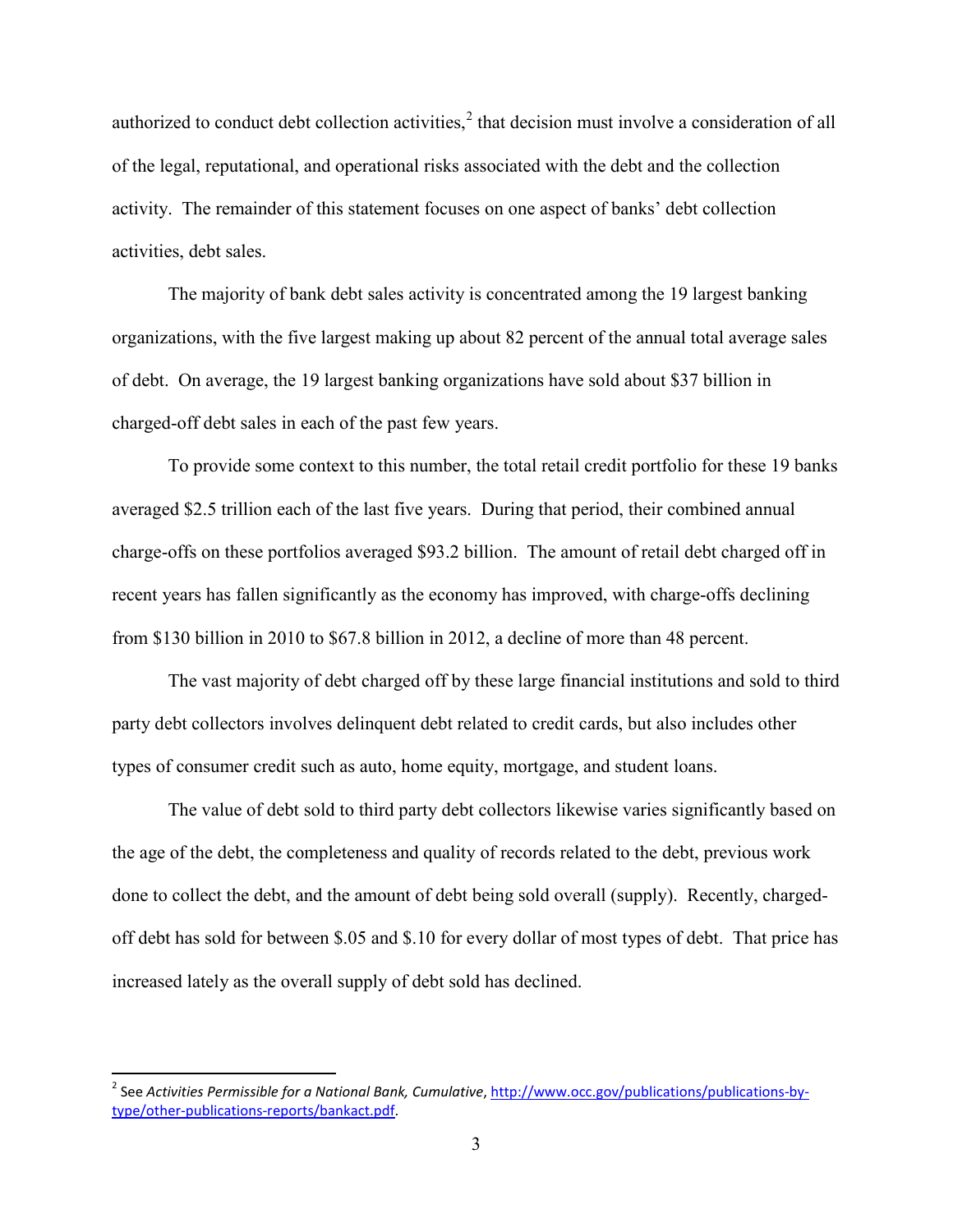The volume of charged-off debt sold by the largest banks has decreased over the past few years. The drop reflects both the improvement in portfolio quality and a decision by some banks to limit or curtail their debt sales due to the heightened reputation and legal risks such activity can pose.<sup>[3](#page-3-0)</sup>

#### **Ongoing Supervisory Concerns and Actions**

 $\overline{\phantom{a}}$ 

The OCC expects all national banks and federal savings associations to have policies and procedures in place to manage their debt collection activities effectively. This includes managing the operational and reputational risks, and complying with all relevant consumer protection laws. When banks sell debt, the agency expects them to have policies, procedures, and practices that result in the third party treating customers fairly and consistently with the expectations of the banks and regulators. Even though a bank may have sold a consumer's debt to a third party, consumers often continue to view themselves as the bank's customers and may have other relationships with that bank. As a result, the debt collector's behavior affects the bank's reputation. Failure to implement proper controls and governance that effectively manage these activities represent safety and soundness and compliance concerns for the OCC. The *Comptroller's Handbook* on "Other Consumer Protection Laws and Regulations" describes a bank's obligations under the Fair Debt Collection Act when conducting debt collection activities.<sup>[4](#page-3-1)</sup> The OCC has also published guidance to banks that provides principles for effectively managing risks associated with vendors and third-party service providers, which also applies to third-party vendors collecting debt on behalf of the banks (debt placement

<span id="page-3-0"></span><sup>3</sup> See "Chase Halts Card Debt Sales of Crackdown," *American Banker*, July 1, 2013. [http://www.americanbanker.com/issues/178\\_126/chase-halts-card-debt-sales-ahead-of-crackdown-1060326-](http://www.americanbanker.com/issues/178_126/chase-halts-card-debt-sales-ahead-of-crackdown-1060326-1.html) [1.html.](http://www.americanbanker.com/issues/178_126/chase-halts-card-debt-sales-ahead-of-crackdown-1060326-1.html)<br><sup>[4](http://www.americanbanker.com/issues/178_126/chase-halts-card-debt-sales-ahead-of-crackdown-1060326-1.html)</sup> See "Comptroller's Handbook on Other Consumer Protection Laws and Regulations," August 2009.

<span id="page-3-1"></span><http://www.occ.gov/publications/publications-by-type/comptrollers-handbook/other.pdf>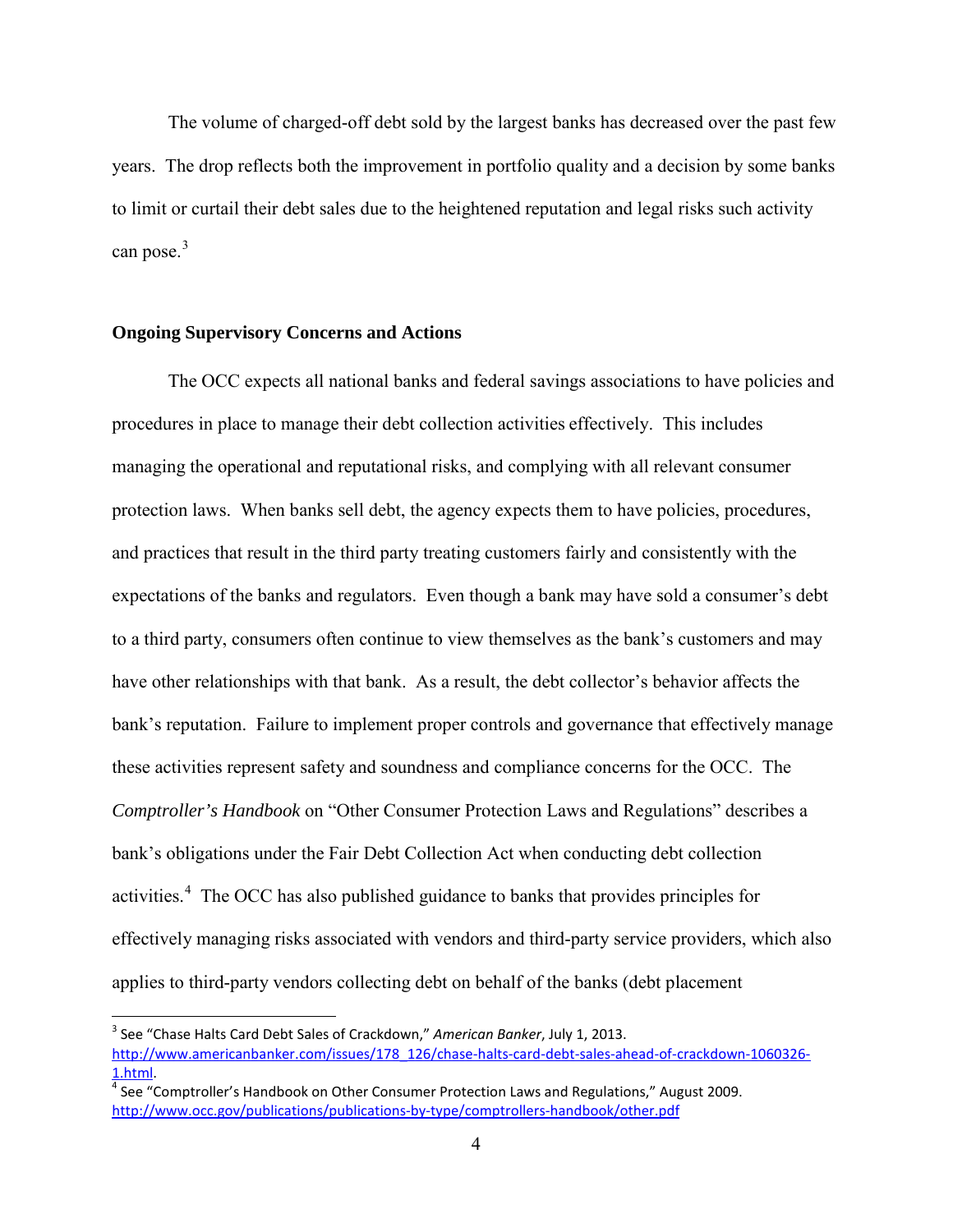relationships) and is also relevant to their relationships with buyers of their debt (debt sales relationships). $5$ 

The OCC has expressed concern about operational risk at banks on a number of occasions.<sup>[6](#page-4-1)</sup> While operational risk includes a range of activities, the Comptroller specifically raised concerns with debt collection in May 2012 when he noted that the OCC has "seen institutions outsourcing such functions as debt collection but not taking adequate care to ensure that the third-party contracted to perform those functions follows the laws and regulations governing them."<sup>[7](#page-4-2)</sup>

The OCC's current interest in debt collection and debt sales activities stems from our 2010 examination work on mortgage servicing and foreclosure practices that revealed weak governance of third-party vendors, including notaries and affiants, and poor documentation practices more generally. Because of the similarities in processes and heavy reliance on third parties, outside attorneys, notaries, and affiants, the agency was concerned that similar weaknesses might be present in other retail lending activities. As a result, the OCC commenced a review of debt collection and sales activities across the large banks it regulates in April 2011, focusing primarily on notary and affiant practices. The review sought assurance that bank management had implemented necessary governance and control processes in this area. Throughout the summer of 2011, additional work continued in this area stressing the agency's concerns and communicating them to large bank management.

Through its more recent work on debt sales, the OCC identified a number of best practices that OCC large bank examiners are incorporating into their supervision of debt sales

 $\overline{\phantom{a}}$ 

<span id="page-4-0"></span><sup>&</sup>lt;sup>5</sup> See OCC 2001-47, "Risk Management of Third Party Relationships." See http://www.occ.gov/news-<br>issuances/bulletins/2001/bulletin-2001-47.html.

<span id="page-4-1"></span><sup>&</sup>lt;sup>[6](http://www.occ.gov/static/news-issuances/bulletins/rescinded/bulletin-2001-47.pdf)</sup> See Remarks by Deputy Comptroller for Operational Risk Carolyn DuChene, <u>http://www.occ.gov/news-</u><br>issuances/speeches/2013/index-2013-speeches.html.

<span id="page-4-2"></span> $^7$  See [http://www.occ.gov/news-issuances/speeches/2012/pub-speech-2012-77.pdf.](http://www.occ.gov/news-issuances/speeches/2012/pub-speech-2012-77.pdf)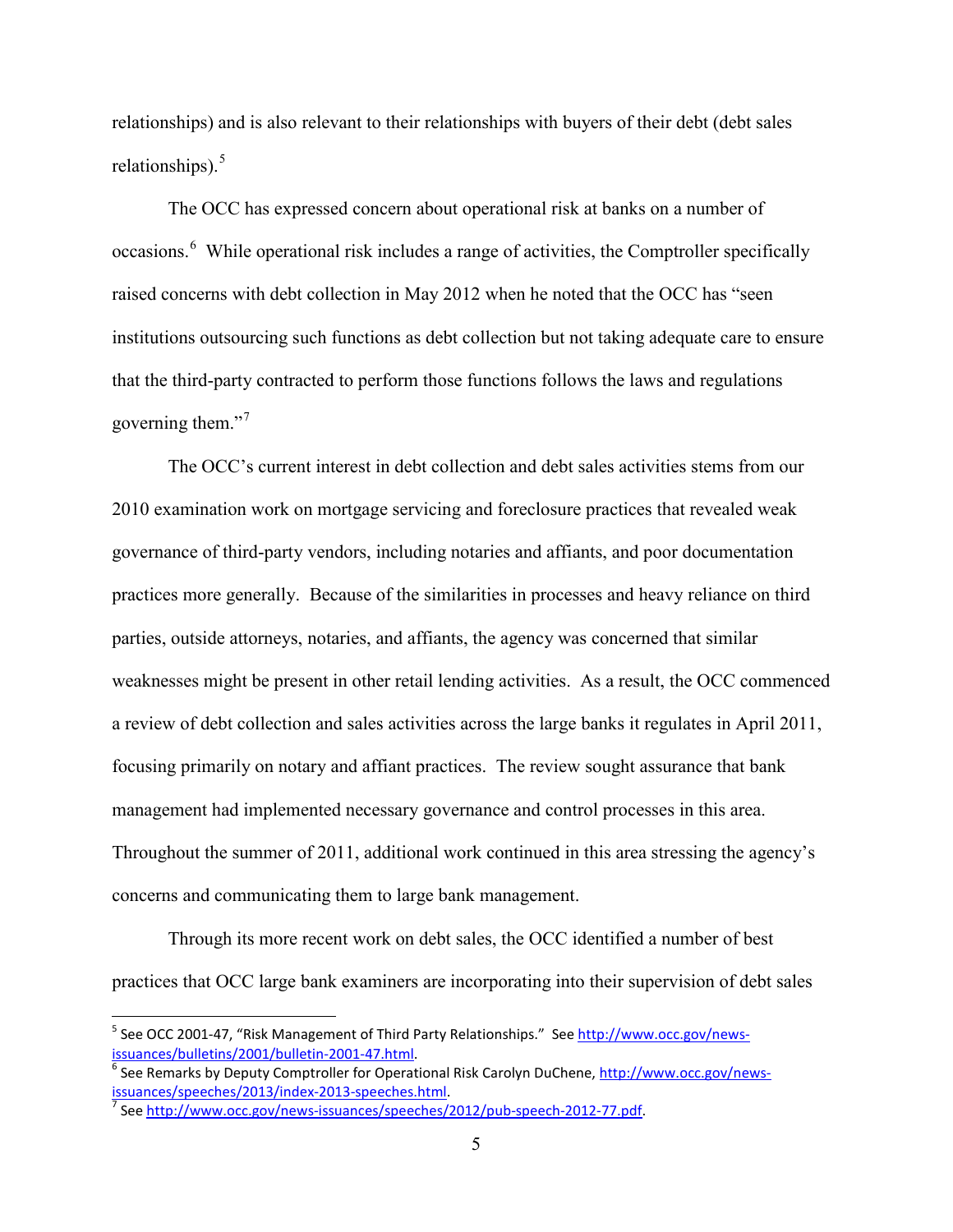activities. A copy of these best practices is included in the appendix to this statement. The OCC uses such best practices and insights gained from its on-site supervisory activities to inform the development of policy rules and guidance that may be more applicable to a broader range of financial institutions. As described later in this statement, efforts are currently underway to develop such guidance.

The best practices document provides a practical description of effective risk management practices examiners should expect to see in large banks with debt sales activities. Such practices should include the establishment of detailed policies and procedures to govern debt sales practices consistently across the organization. Those policies and procedures should:

- require financial analysis of why selling the debt is a better option than collecting debt internally;
- identify types of accounts that should not be sold and specify quality standards and quality control for debt that is sold, emphasizing the accuracy of the account balances;
- ensure the purchase and sale agreements clearly delineate roles and responsibilities of all parties for fair debt collection;
- require detailed documentation to ensure accurate and reliable information is provided to the debt buyer at the time of purchase;
- specify internal bank documentation retention practices; and

l

• address due diligence requirements of third parties to ensure compliance with the bank's own policies and procedures.<sup>[8](#page-5-0)</sup>

<span id="page-5-0"></span> $8$  We recognize that debt buyers generally are not third-party vendors subject to OCC jurisdiction. Nonetheless, many of the principles enunciated in connection with risk management of third party vendors are relevant to ensuring that a bank has adequate policies and procedures in place to manage risks associated with debt sales.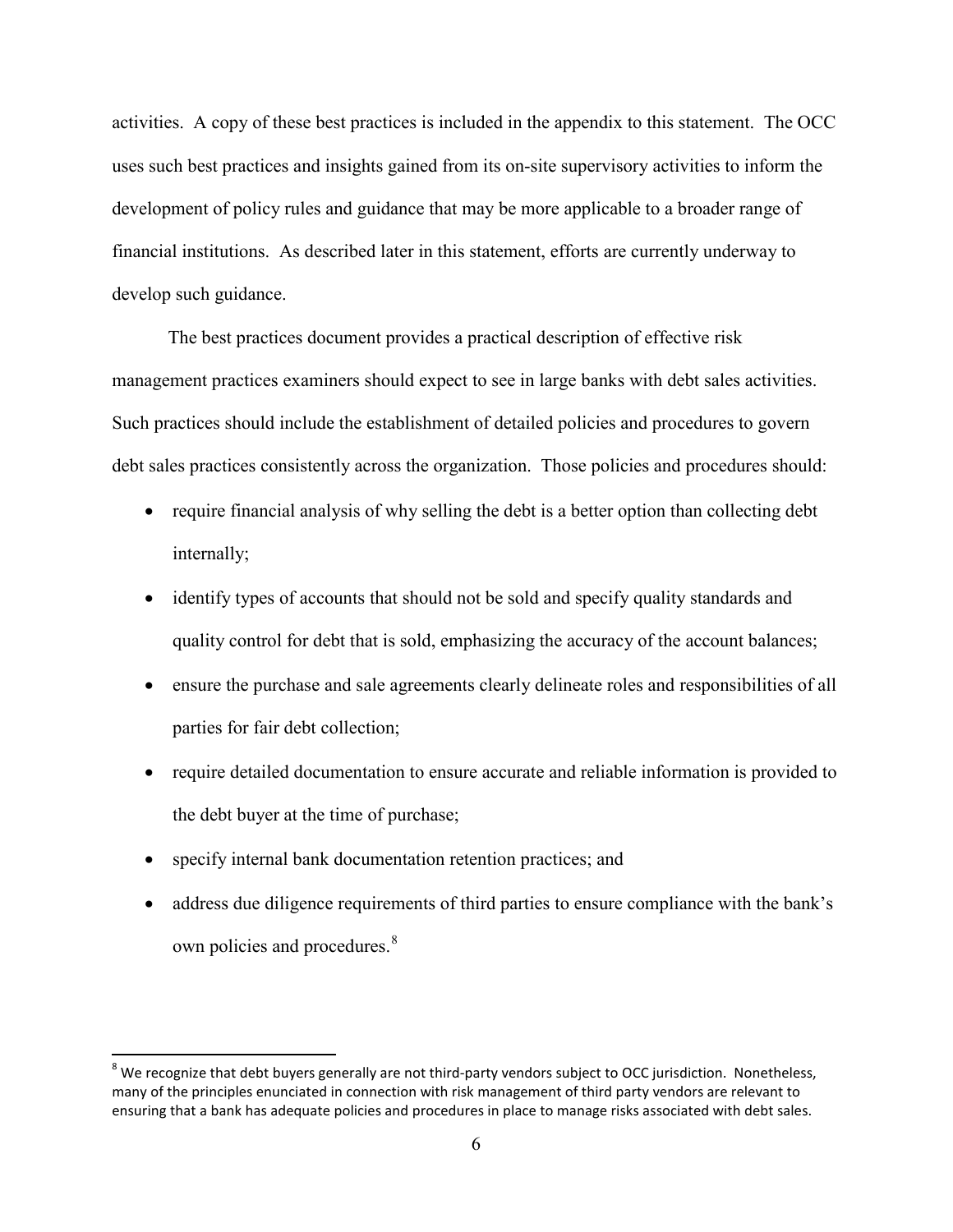Due diligence reviews and ongoing monitoring of potential debt buyers are particularly important in managing the reputational risk associated with debt sales activities. Appropriate due diligence reviews should occur before the sale. The reviews should answer questions such as whether debt buyers have appropriate licenses; whether there are existing regulatory and legal actions against the debt buyer or its owners; and whether they are in good standing. In addition to these general governance activities characteristic of sound risk management, the document also includes a variety of specific actions that reflect best practices seen by examiners across large banks:

- *Establish oversight committee*—an oversight body to monitor third party debt buyers and provide a corresponding single, consistent control structure for overall consumer debt sales within an institution.
- *Use debt buyer scorecards—*enhanced controls to assess legal and reputation risk of the debt buyer that takes into consideration consumer complaints, repurchases, legal actions filed against the company, and other regulatory compliance issues.
- *Maintain account accuracy and documentation*—confirm the accuracy of account balances, confirm marketable title that is free and clear from all liens, and confirm the completeness and accuracy of account documentation prior to debt sales.
- *Use clear, consistent contract terminology—*use boilerplate contract language across lines of businesses when appropriate.
- *Provide sufficient documentation—*sufficient documentation will allow fair and informed collection of debts including relevant customer account codes and explanation of codes that should alert a debt buyer to special handling of certain accounts (e.g., attorney handling, etc.).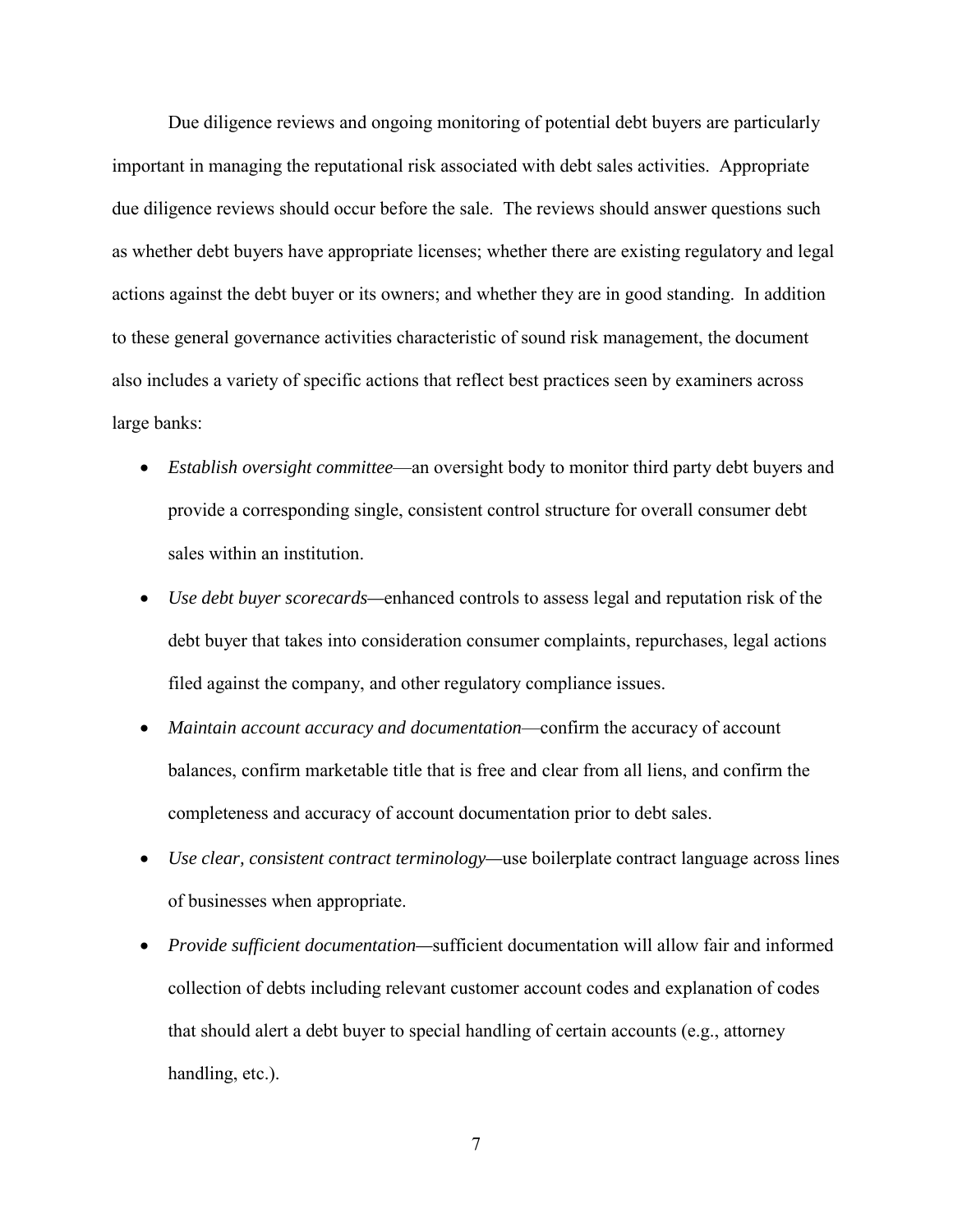- *Limit the resale of debt—*contractually limiting the ability of the third party to resell the debt to another entity allows the bank to control who ultimately will pursue collection from "their" customers and helps prevent legal validity and ownership questions later.
- *Limit the litigation strategy—*banks should evaluate the litigation strategies of debt buyers, consider selecting debt buyers who limit their use of litigation, or use contractual provisions or other means to limit the use of litigation by buyers of their debt.
- *Maintain quality Management Information Systems—*establish appropriate management reporting that tracks debt sales, sales price, and repurchase causes and volume.
- *Conduct periodic reviews—*depending on past practices and controls, a look-back review may be required to determine if prior practices resulted in consumer harm.

Specific debt sales practices vary from bank to bank as does the degree to which banks have implemented controls and procedures consistent with those in the best practices document. Weaknesses in debt sales activities stem from several sources. Many of the largest institutions have acquired other institutions, resulting in data quality and integrity issues and a collection of acquired systems that have been difficult to integrate. In some cases, customer account history in these legacy portfolios is not complete.

Consistent with the OCC's heightened expectations for large banks overall, the agency is raising its expectations with regard to the banks' oversight and management of their debt sales activities. For example, while banks continue to work through integration issues, the OCC has emphasized the need for rigorous quality control processes and strong audit programs. The OCC has planned supervisory activities in the largest banks to assess policies, internal monitoring, and oversight of debt sale programs. Where OCC has been informed of planned Consumer Financial Protection Bureau (CFPB) reviews, resident OCC teams will collaborate with CFPB bringing

8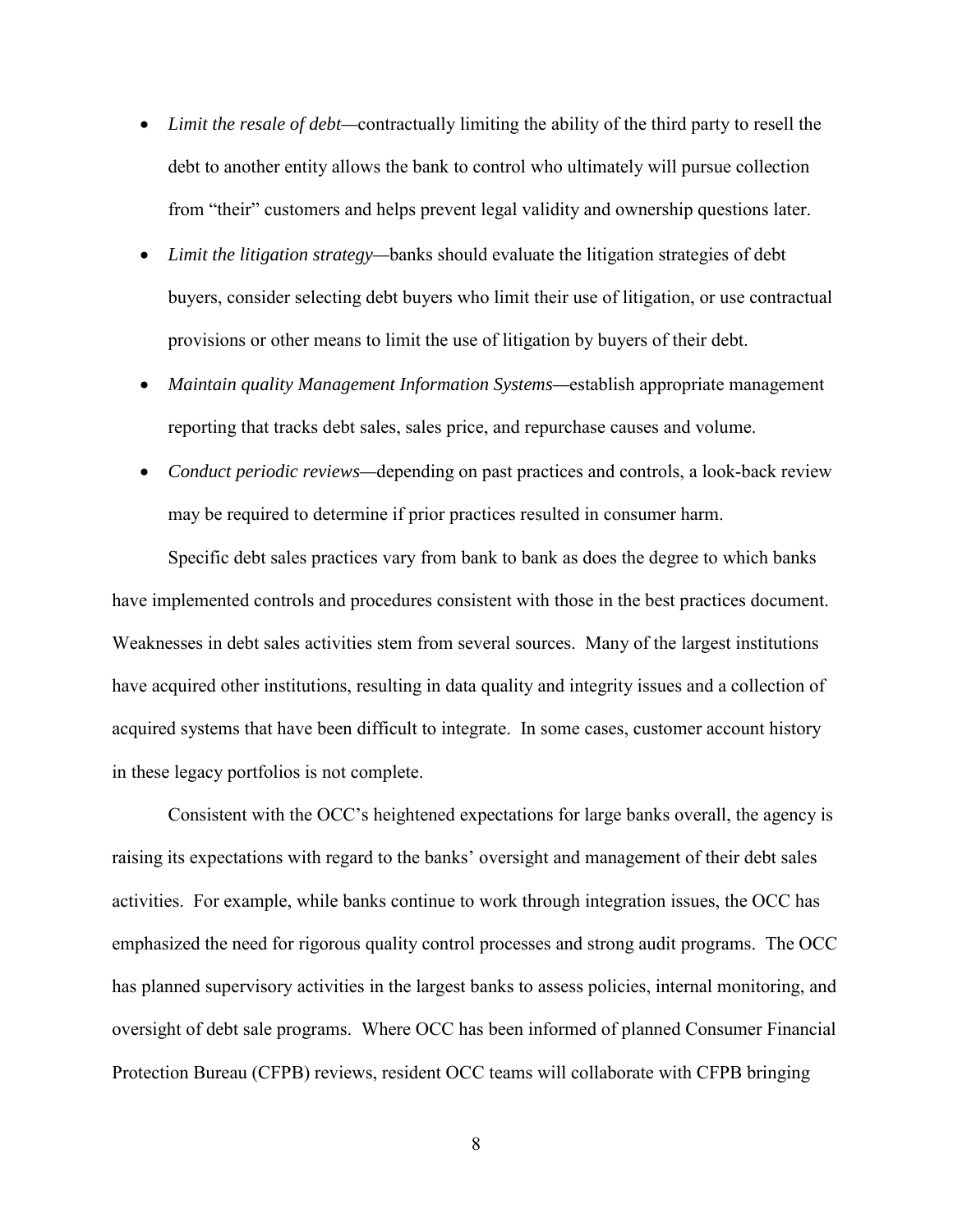both a safety and soundness and a consumer protection focus to these reviews. Where examiners find unsafe and unsound practices, practices that fail to comply with applicable laws or regulations, or practices that fail to meet our heightened expectations; the OCC will take appropriate supervisory action, including enforcement actions when warranted. Where the agency becomes aware of concerns with nonbank, third party debt collectors, it will refer those issues to the CFPB, which has jurisdiction over those types of entities.

#### **Policy Implications**

While supervisory action continues, the OCC recognizes the need for clear, actionable, and effective policy regarding debt sales among all national banks and federal savings associations that engage in this activity. The OCC is in the process of developing supervisory guidance that outlines safe and sound banking principles that should be followed in connection with sales of charged-off consumer debt. The guidance will outline risk management expectations for banks so they can appropriately assess and prudently manage the operational, compliance, and reputational risks associated with this activity and implement appropriate practices to address and mitigate those risks.

The OCC expects a bank's sale of charged-off consumer debt to be structured and operated in a prudent and safe and sound manner that continues to ensure fair treatment of the affected customers. The OCC's guidance will detail the principles that OCC-supervised institutions will be expected to apply in their risk management processes, policies, and procedures regarding disposing of charged-off consumer debts. The principles articulated in the guidance will provide banks with appropriate flexibility in their business decisions regarding non-performing consumer debts, while ensuring that their practices do not enable third party debt

9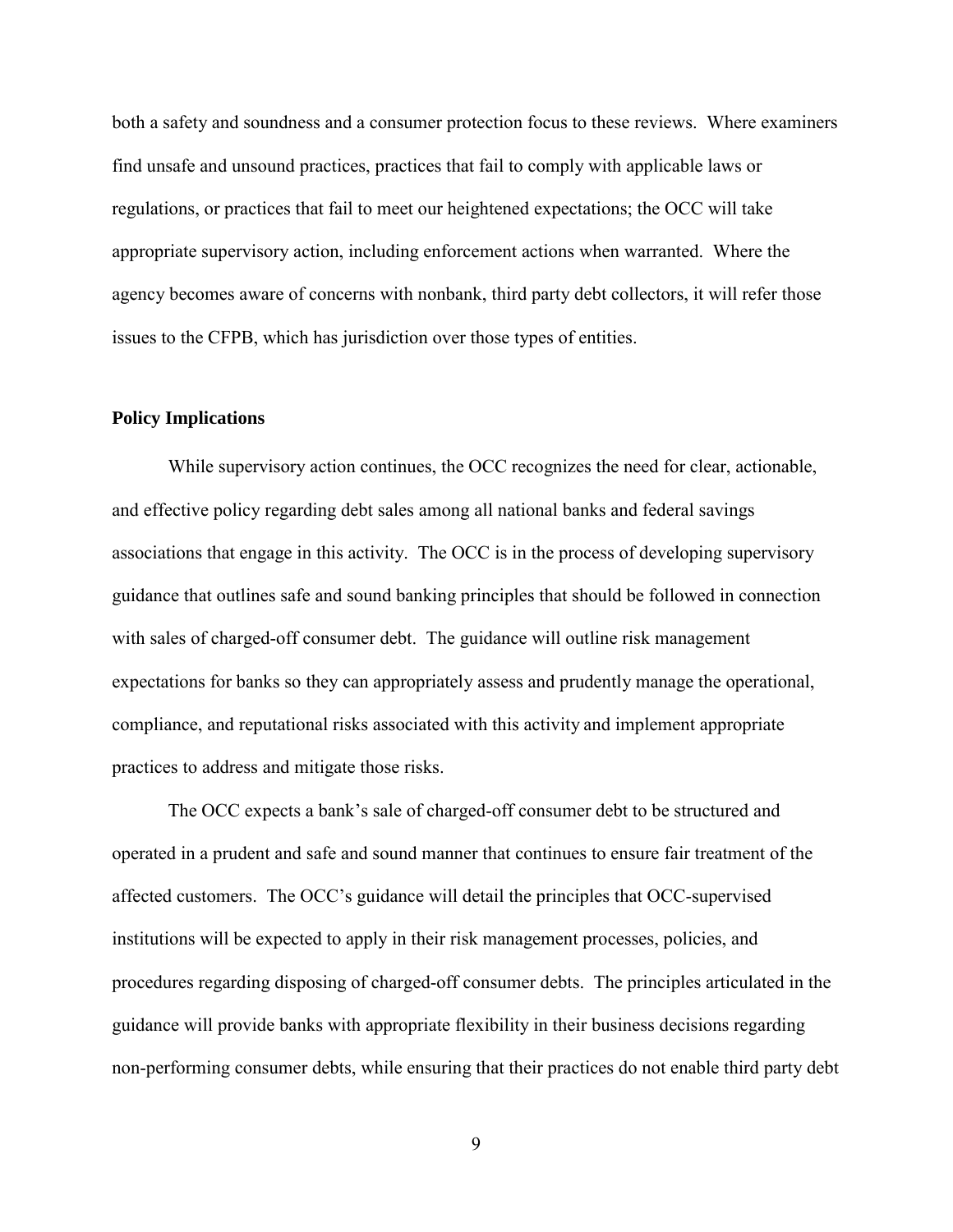buyers to create unnecessary hardships for consumers through their actions after the acquisition of these charged-off debts.

#### **Conclusion**

Debt collection is a fundamental part of the business of lending. While banks must carefully underwrite the loans they make by considering the ability and willingness of the borrower to repay that debt, lending retains the inherent risk of borrowers failing to repay their debt. When that occurs, banks have the responsibility to attempt to collect that debt and to recover losses associated with that bad debt. They must do this in a manner that is not only safe and sound, but fair to their customers and in compliance with applicable laws and regulations.

In seeking to recover their losses, banks should exercise particular care when they choose to sell that debt to third party debt collectors. Selling debt to third party debt collectors carries particular compliance, reputational, and operational risks. The OCC has highlighted these risks on a number of occasions and while the industry continues to heal from the credit and capital market challenges of the financial crisis, it is evident that these risks are gaining increasing prominence. For this reason, the OCC has raised its expectations for banks to provide effective risk management over all facets of their operations and activities. Meeting those expectations will require additional effort and investment on the part of the banks, but we are confident that they can meet those expectations, and we will insist that they do.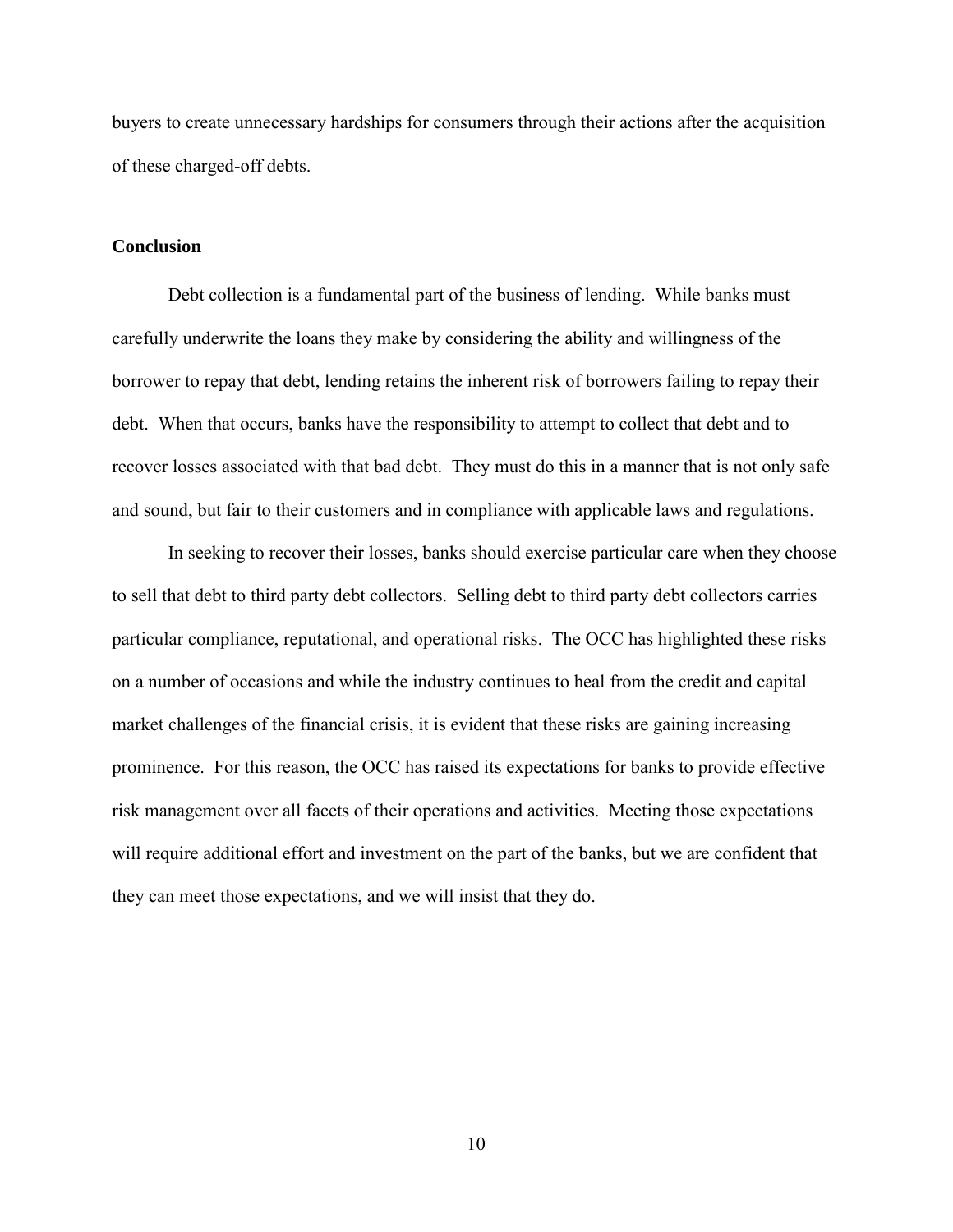## **Appendix 1 -- Debt Sales / Best Practices**

## **Topics**

- I. Background
- II. Policies and Procedures
- III. Third Party Due Diligence—Vendor Management
	- Initial and Ongoing
- IV. Quality Control and Audit—Internal Controls
- V. Contract Terminology
	- Account accuracy
	- Initial and subsequent documentation requests
	- Repurchase risk
	- Litigation limits
- VI. Accounting and Reserves
- VII. Best Practices
- VIII. Debt Placements

## **I. Background**

Banks have used debt sales (i.e., charged-off assets) as a management tool to control problem credit resolutions and improve recovery numbers in a timely and cost effective manner. In a debt sale, accounts are sold outright to a third party with the sales price generally based on a small percentage of the outstanding balances and the third party retaining 100 percent of the collected amount. Debt sales are generally arranged through an individual bulk sale or contractual forward-flow agreements. Debt sales require increased due diligence and enhanced controls to limit the bank's reputation and legal risks.

### **II. Policies and Procedures**

A sound management control structure includes detailed policies and procedures to promote a consistent process across the organization. Items to consider within an effective policy or procedures include:

- The policy should describe who is responsible for debt sales across the organization (e.g., Corporate Credit, Ops Risk, Steering Committee, etc.).
- Require the involvement of various bank risk personnel in the debt sale approval process to ensure all risks are considered (i.e. compliance, information technology, credit, legal, collections, finance, recovery, information security, etc.). Each debt sale should go through a formal approval process that is similar to a product approval process.
- Require a financial analysis of why selling the debt is better than collecting the debt internally.
- Detail documentation requirements to ensure accurate and reliable information is provided to the debt buyer at time of purchase. In addition, the policy should outline internal bank documentation retention standards.
- The policy should address initial third party due diligence requirements and ongoing due diligence monitoring requirements.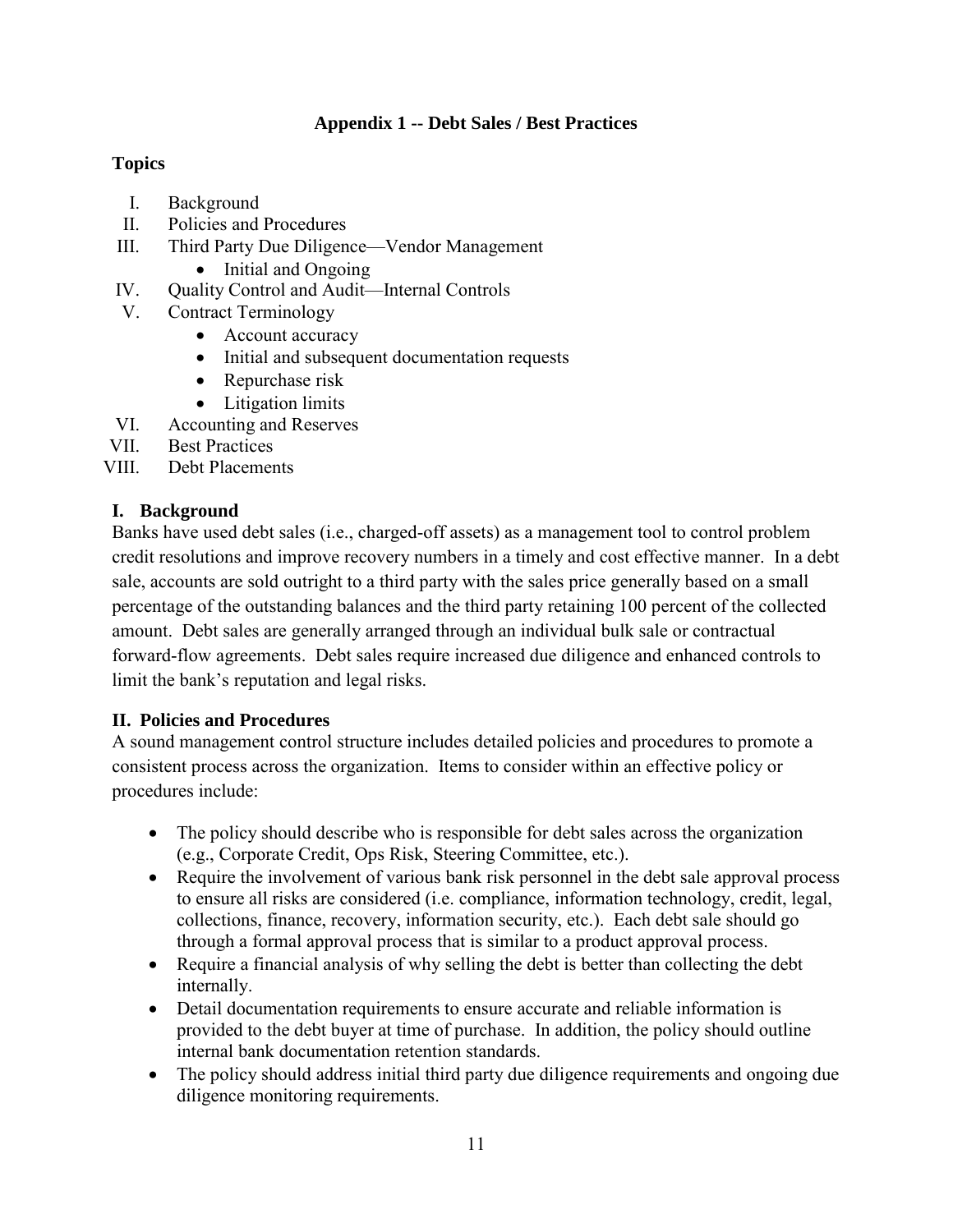- Require affirmative sign-off by a quality control review function that the debt sale assets meet the characteristics of the purchase and sale agreement and account balances are accurate.
- Outline accounts that should not be sold. Items for consideration include: SCRA; minors (date of birth); settled; deceased with no remaining responsible party; accounts in disaster areas; pending bankruptcy; fraud; accounts close to statute of limitations; accounts lacking clear title; accounts lacking proof of right-to-cure or notice of intentto-sell letters; balances comprised largely of interest and fees; cease and desist accounts; debts where payments were recently received; and, accounts in ongoing loss mitigation programs (short sales, deed in lieu; etc.).

# **III. Third Party Due Diligence—Vendor Management**

Strong debt sale oversight includes an established initial and ongoing due diligence process of third party debt buyers to help control and limit legal and reputation risk. Management should establish minimum criteria for approving debt buyers and should consider the following:

- Do debt buyers have appropriate licenses to operate across various state jurisdictions?
- Is the debt buyer an established business? What is the length of time the debt buyer is required to be in business by bank standards?
- Does the debt buying entity have audited financial statements? Are they financially sound and not under undue financial distress?
- Are any regulatory or legal actions currently taken against the debt buyer or its owners/principals raising concerns or issues? Are the debt buyers and owners/principals in good standing (e.g., National Association of Retail Collection Attorneys (NARCA))?
- Are collection activities primarily performed in-house or are they outsourced? What activities can be outsourced—bankruptcy filing, repossessions, litigation activities, skip tracing, etc? Does the company off-shore collection processes?
- Determination of how often legal actions are performed by the debt buyer in an effort to collect debt (consider placing litigation limits within the contract)?
- For forward flow agreements, can the debt buyer demonstrate the needed liquidity to purchase future debt sales?
- Does the debt buyer carry sufficient insurance (i.e. commercial liability and errors and omissions policy)?
- Are debt buyers prohibited from reselling accounts? If they are not prohibited, what additional controls are required within the original purchase and sales agreement?
- Management should maintain a file on approved debt buyer with supporting documentation to meet OCC vendor management expectations. See *OCC Bulletin 2001- 47 Third Party Relationships: Risk Management Principles* for additional information.

Management should consider the following items when performing an onsite inspection of the debt buying entity:

- Business culture:
- Management and business structure;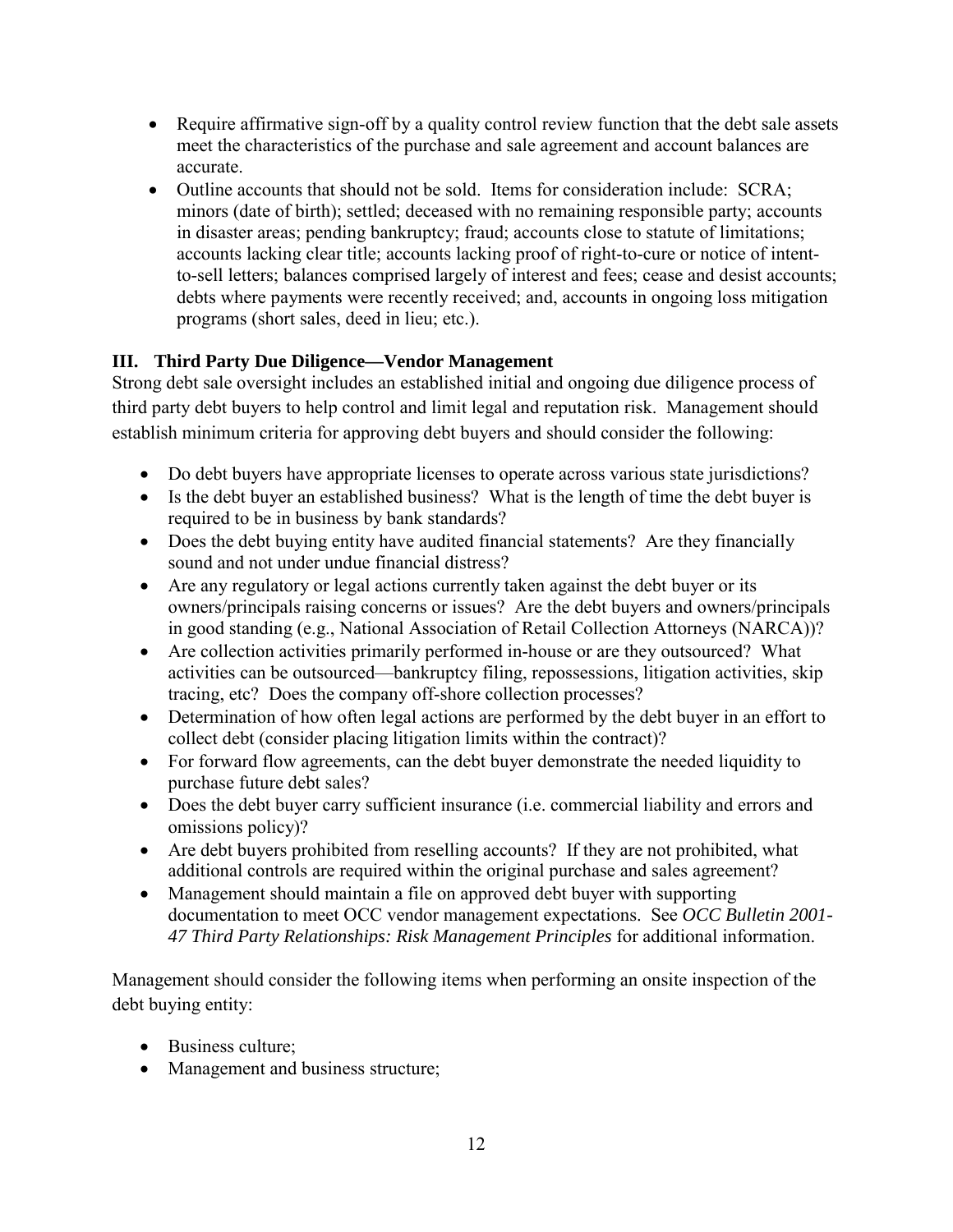- Regulatory and compliance—FDCPA, SCRA, FCRA, Telephone Consumer Protection Act, BK, Fraud, and Deceased;
- Quality of internal quality control function;
- Qualified legal staff;
- How consumer complaints are handled and tracked;
- Collection training—handbooks, procedures, and job aids;
- Consumer privacy policy;
- Information, data, and physical security;
- Regulatory communication;
- Communications are state compliant (i.e., letters, phone calls); and,
- Call or collection attempt frequency.

Ongoing due diligence should consider:

- Reviewing annual financial statements of the buying entity to ensure ongoing financial strength.
- The buying entity and its principal/owners remain in good standing.
- If there are any significant changes in processes, operations, or personnel.
- The volume and type of consumer complaints, as well as applicable remediation.
- The volume and reason of repurchases.

## **IV. Quality Control and Audit—Internal Controls**

A strong risk structure includes a quality control function that evaluates debt sales prior to the sale. This function should evaluate "data scrubs" to validate and ensure account data is complete and accurate and the account data is updated from the system of record. A transaction sample at an account level should be completed prior to the debt sale. In addition, quality control should ensured account characteristics are maintained as specified in the purchase and sales agreement. Finally, quality control should assess the reason accounts are repurchased after a debt sale is completed, and determine if additional controls are required.

Audit should evaluate compliance with debt sale policy or procedures and evaluate vendor management compliance. Audit or quality control should ensure the credit bureau reporting is updated and accurate reflecting the sale or transfer of the debt.

### **V. Contract Terminology**

Management should consider having a standard (i.e., boilerplate) debt sales contract for bulk and forward flow debt sales for use across business lines to ensure consistent debt sales treatment. Contract language should confirm the accuracy of account balances, confirm marketable title that is free and clear from all liens, and confirm the completeness and accuracy of account documentation. Account documentation should be sufficient to allow the debt buyer to collect accounts in the normal course of business without having to request additional documentation; however, the contract should address when additional documentation requests are required (e.g., litigation). Best practice would provide subsequent information requests for no charge, or a minimal charge once a certain threshold is reached. The bank needs to avoid the appearance of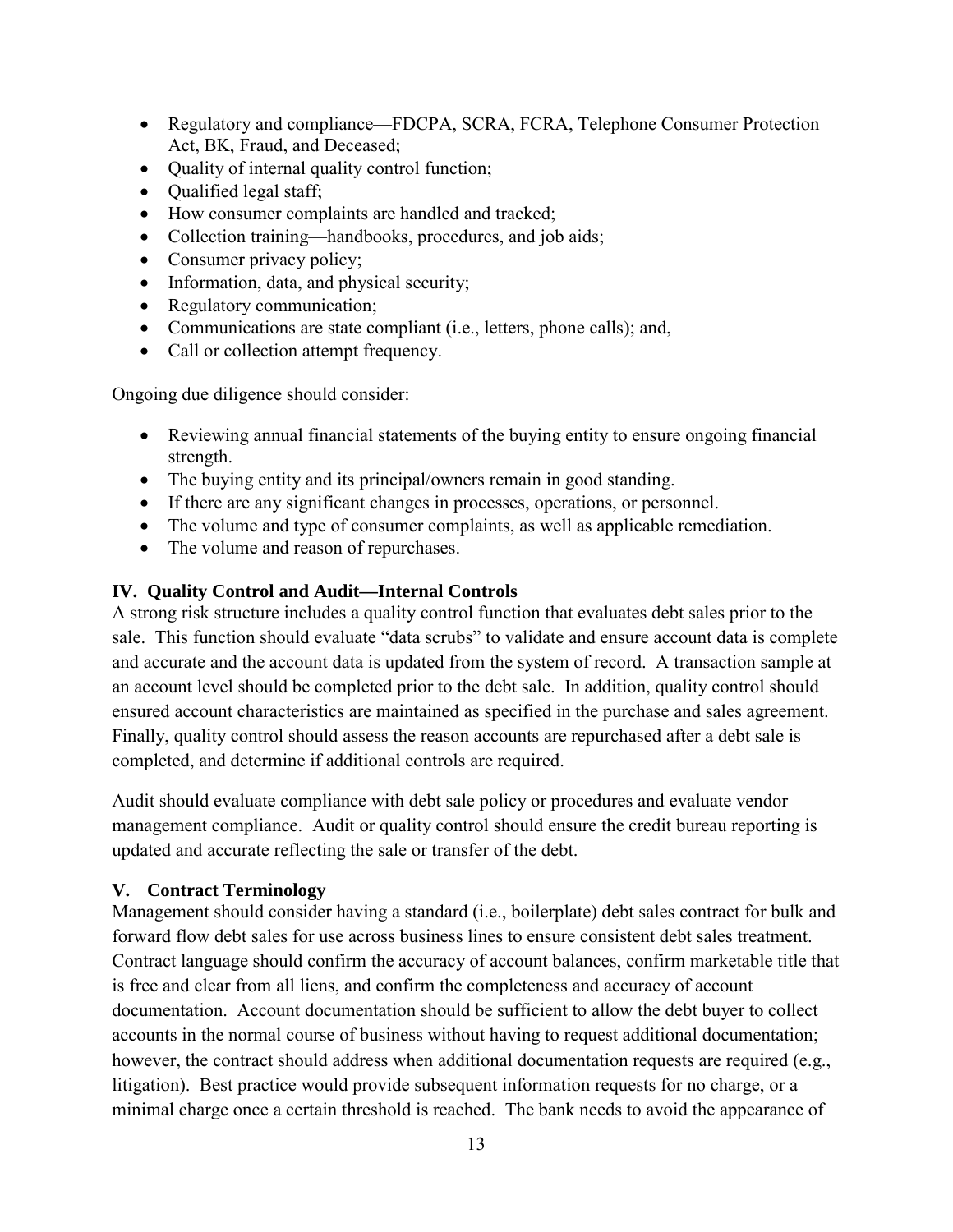not providing the debt buyer with sufficient and appropriate information to collect debt in compliance with federal and state regulations. In this regard, bank management must supply relevant codes and an explanation of the codes (e.g., codes that indicate special handling—don't call at work, attorney handling, etc.).

The contract should spell out the debt buyer must comply with the various consumer laws and standards, such as: FDCPA; FCRA; UDAP, TCPA (Telephone Consumer Protection Act); SCRA; cease and desist—no calls at work; etc. The contract should spell out when and under what circumstances the bank will repurchase accounts. In addition, it should allow the bank the ability to conduct ongoing, at least annual field visits. Finally, a best practice is to limit the volume of accounts the debt buyer can litigate and spell this out within the contract.

# **VI. Accounting and Reserves**

Management should determine if reserves are required given the size and type of debt sales and expected repurchase risk or losses. Reserves should be established in accordance with GAAP. In addition, maintaining standard contract language would assist in the reserve process helping to eliminate the need to review each debt sale individually for different terms and conditions.

# **VII. Best Practices**

- *Debt buyer scorecards—*enhanced controls to assess legal and reputation risk of the debt buyer that takes into consideration consumer complaints, repurchases, legal actions filed against the company, and other regulatory compliance issues.
- *Established oversight committee*—an oversight body to oversee third party debt buyers and corresponding control structure.
- *Contract terminology*—confirm the accuracy of account balances, confirm marketable title that is free and clear from all liens, and confirm the completeness and accuracy of account documentation. Also, the use of boilerplate contract language across lines of businesses when appropriate.
- *Documents*—provide sufficient documentation to the debt buyer that will allow the collection of debts including relevant codes and explanation of codes (e.g., attorney handling, etc.). Some banks are now providing account statements for each account to support account balances.
- *No resale of debt*—limiting the ability of the third party to resell the debt to another entity*.* By not limiting the resale of debt, the bank does not control who ultimately will collect on "their" customers and the documentary paper trail may become corrupted over time, calling legal validity and ownership into question.
- *Limiting the litigation strategy—*banks should evaluate the litigation strategies of debt buyers and determine when and how often this strategy is used. Does it take into consideration the borrower's ability to pay, is it a model based approach, or is the initial action to litigate all accounts at the very beginning?
- *MIS*—establish appropriate management reporting tracking debt sales by LOB, sales price, and repurchases risk - along with the reason for repurchases.
- *Look-back—*depending on past practices and controls, a look-back review may be required to determine if prior practices resulted in consumer harm.